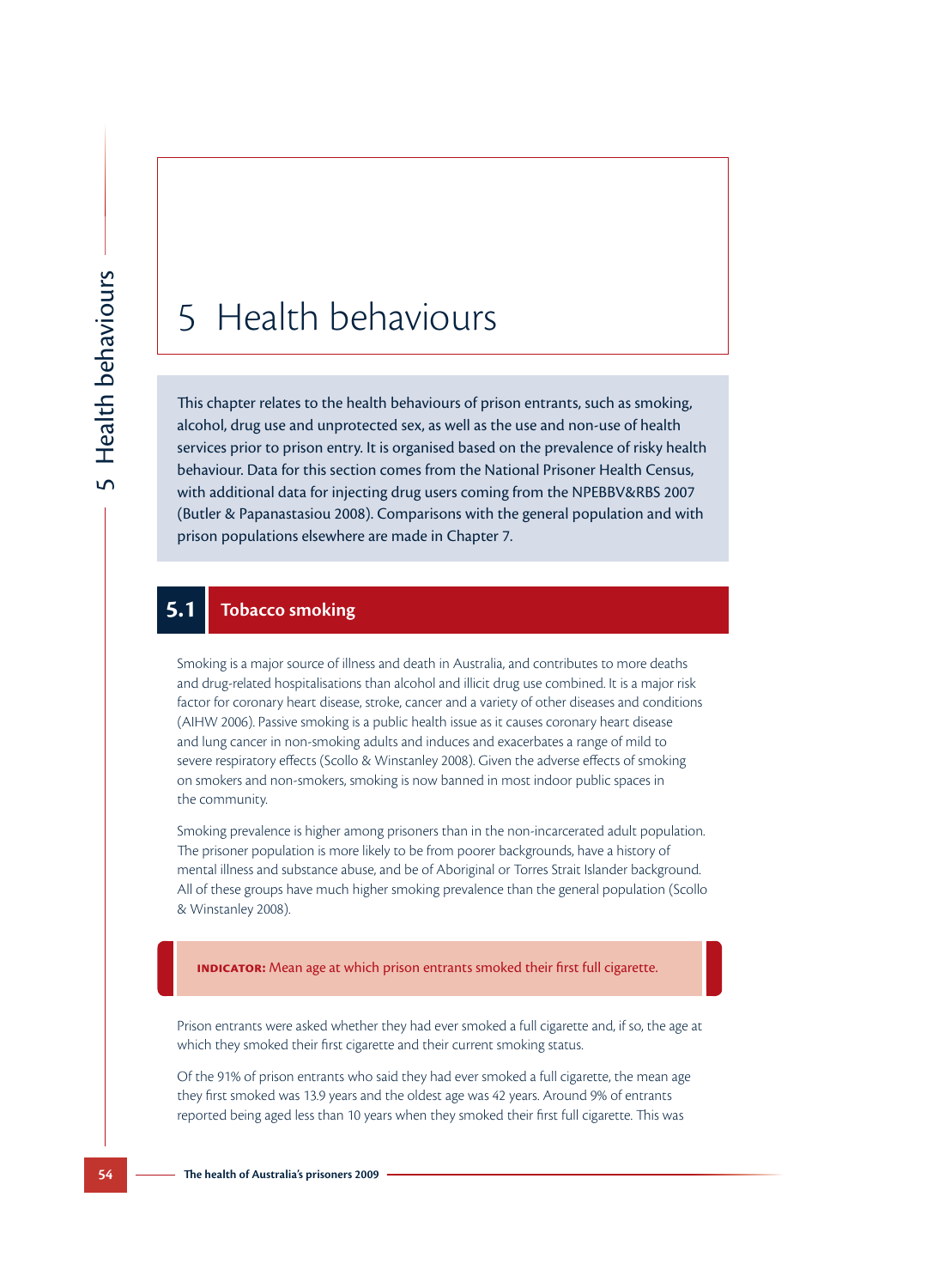similar to the results of the 2009 NSW Inmate Health Survey which found that of those in custody, the average age that prisoners first started smoking was 14.0 years (13.9 years for males and 14.6 years for females) (Indig et al. 2010).

**INDICATOR:** Proportion of prison entrants who report that they currently smoke tobacco.

**Numerator:** Number of prison entrants who report that they currently smoke tobacco.

**Denominator:** Total number of prison entrants during the census week.

There was a high prevalence of smoking amongst prison entrants, with 81% being current smokers and almost three-quarters (74%) being daily smokers (Table 5.1). In comparison, 9% had never smoked and 6% said they were ex-smokers. These findings are similar to those reported by the Office of the Inspector of Custodial Services WA (2008) which found that in Western Australia, around 80 per cent of prisoners smoked compared with around 15 per cent of people in the community (OICS 2008). Similarly the 2009 NSW Inmate Health Survey found that 75% of male and 80% of female prisoners were current smokers (Indig et al. 2010). A higher proportion of male (75%) than female (69%) entrants in the Census were daily smokers (Table 5.1).

|                   | <b>Daily</b><br>smoker |    | <b>Weekly</b><br>smoker |                | <b>Irregular</b><br>smoker |                | Ex-smoker      |                | <b>Never</b><br>smoked |                 | <b>Total</b> |     |
|-------------------|------------------------|----|-------------------------|----------------|----------------------------|----------------|----------------|----------------|------------------------|-----------------|--------------|-----|
|                   | No.                    | %  | No.                     | %              | No.                        | %              | No.            | %              | No.                    | %               | No.          | %   |
| Sex               |                        |    |                         |                |                            |                |                |                |                        |                 |              |     |
| Male              | 362                    | 74 | 21                      | 4              | 11                         | $\overline{2}$ | 31             | 6              | 40                     | 8               | 486          | 100 |
| Female            | 41                     | 67 | $\overline{2}$          | $\overline{3}$ | 6                          | 10             | 1              | $\overline{2}$ | $\overline{7}$         | 11              | 61           | 100 |
| Age group         |                        |    |                         |                |                            |                |                |                |                        |                 |              |     |
| $18 - 24$         | 136                    | 76 | 11                      | 6              | 7                          | 4              | 11             | 6              | 9                      | 5               | 180          | 100 |
| $25 - 34$         | 142                    | 76 | 6                       | 3              | $\overline{4}$             | $\overline{2}$ | $\overline{7}$ | $\overline{4}$ | 17                     | 9               | 188          | 100 |
| $35 - 44$         | 94                     | 75 | 4                       | $\overline{3}$ | 5                          | 4              | 5              | $\overline{4}$ | 13                     | 10 <sup>1</sup> | 126          | 100 |
| $45+$             | 32                     | 59 | $\overline{2}$          | 4              | 1                          | $\overline{2}$ | 9              | 17             | 8                      | 15              | 54           | 100 |
| Indigenous status |                        |    |                         |                |                            |                |                |                |                        |                 |              |     |
| Indigenous        | 102                    | 72 | 10                      | 7              | 4                          | 3              | 6              | $\overline{4}$ | 11                     | 8               | 141          | 100 |
| Non-Indigenous    | 296                    | 74 | 13                      | $\overline{3}$ | 13                         | 3              | 26             | 6              | 36                     | 9               | 401          | 100 |
| Total             | 405                    | 74 | 23                      | $\overline{4}$ | 17                         | $\overline{3}$ | 32             | 6              | 47                     | 9               | 549          | 100 |

#### **Table 5.1:** Prison entrants, smoking status by sex, age group and Indigenous status, 2009

*Notes*

1. Includes New South Wales, Victoria, Queensland, Western Australia, South Australia and the Australian Capital Territory.

2. Totals include 2 entrants whose sex was unknown, 1 entrant whose age was unknown, 7 entrants whose Indigenous status was unknown and 25 whose smoking status was unknown or invalid.

*Source:* National Prisoner Health Census 2009.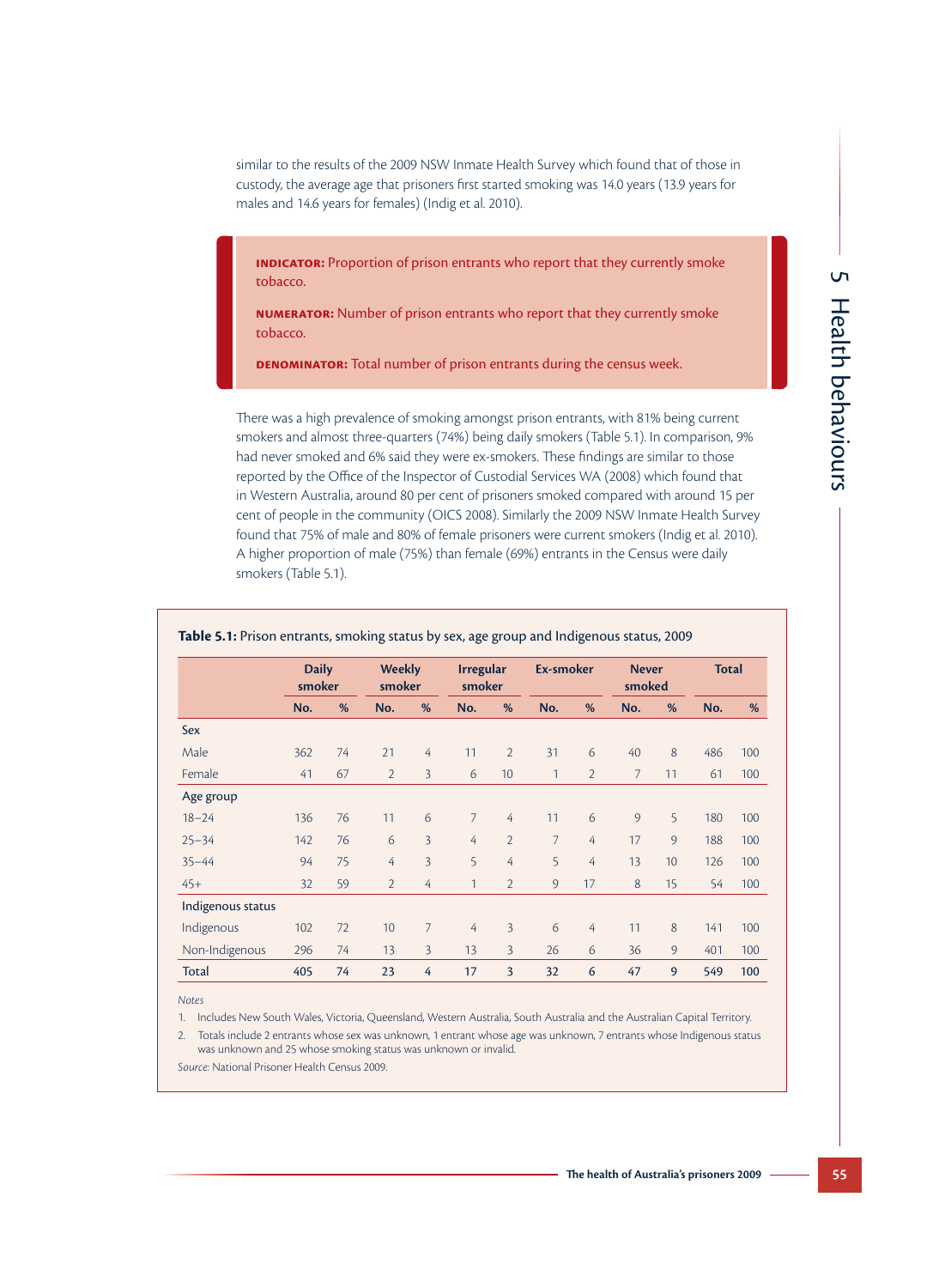Three-quarters (75%) of prison entrants aged 18–44 years were current daily smokers, compared with 59% of entrants aged 45 years or older. In contrast, prison entrants aged 45 years or older were almost three times as likely as those in the younger age groups to be ex-smokers (17% compared with 4–6%).

There was little difference between Indigenous and non-Indigenous entrants in their smoking status, with around 80% of each being current smokers. This finding is inconsistent with the ABS 2004–05 National Aboriginal and Torres Strait Islander Health Survey (NATSIHS) which found that Indigenous people aged 18 years and over were more than twice as likely as non-Indigenous people to be current daily smokers. This may be related to the higher overall level of smoking in prisons compared with the general population (see Chapter 7).

## **5.2 Risky alcohol use**

Risky alcohol consumption is a well-known contributing factor to poor health. Risky alcohol use can cause serious health problems including brain damage, cirrhosis and liver failure, liver and breast cancer, malnutrition and stroke (Australian Drug Foundation 2009).

In Australia alcohol use has been associated with violent crime (AGD 2004). The link between alcohol and criminal behaviour is well documented (Kraemer et al. 2009).

The prisoner population is characterised by very high rates of risky drinking (AIHW 2006).

**Indicator:** The proportion of prison entrants who report a risk of alcohol-related harm in the past 12 months (self-report).

**Numerator:** Number of prison entrants who received a consumption score of at least 6 on the AUDIT-C, indicating a risk of alcohol-related harm.

**DENOMINATOR:** Total number of prison entrants during the census week.

The proportion of prison entrants at risk of alcohol-related harm was determined using questions on alcohol consumption from the World Health Organization's Alcohol Use Disorder Identification Test (AUDIT) screening instrument. The AUDIT is a reliable and simple screening tool which is sensitive to the early detection of risky and high-risk (or hazardous and harmful) drinking. The AUDIT-C contains the three consumption questions from the AUDIT, with each question scoring 0–4. Scores for the three questions are summed, with a maximum possible score of 12. A score of 6 or more may indicate a risk of alcohol-related harm. It may also indicate potential harm for those groups more susceptible to the effects of alcohol, such as young people, women, the elderly, people with mental health problems and people on medication. Further inquiry may reveal the necessity for harm reduction advice.

Data from the Census show that just over half (283 or 52%) of prison entrants were at risk of alcohol-related harm (Table 5.2). A higher proportion of males (52%) than females (44%) reported consuming alcohol at risky levels; however, for 30% of females the score was invalid. Scores were considered invalid when not all questions were answered or where responses were contradictory (e.g. have not had any alcohol in the last 12 months, but drink alcohol 4 times per week).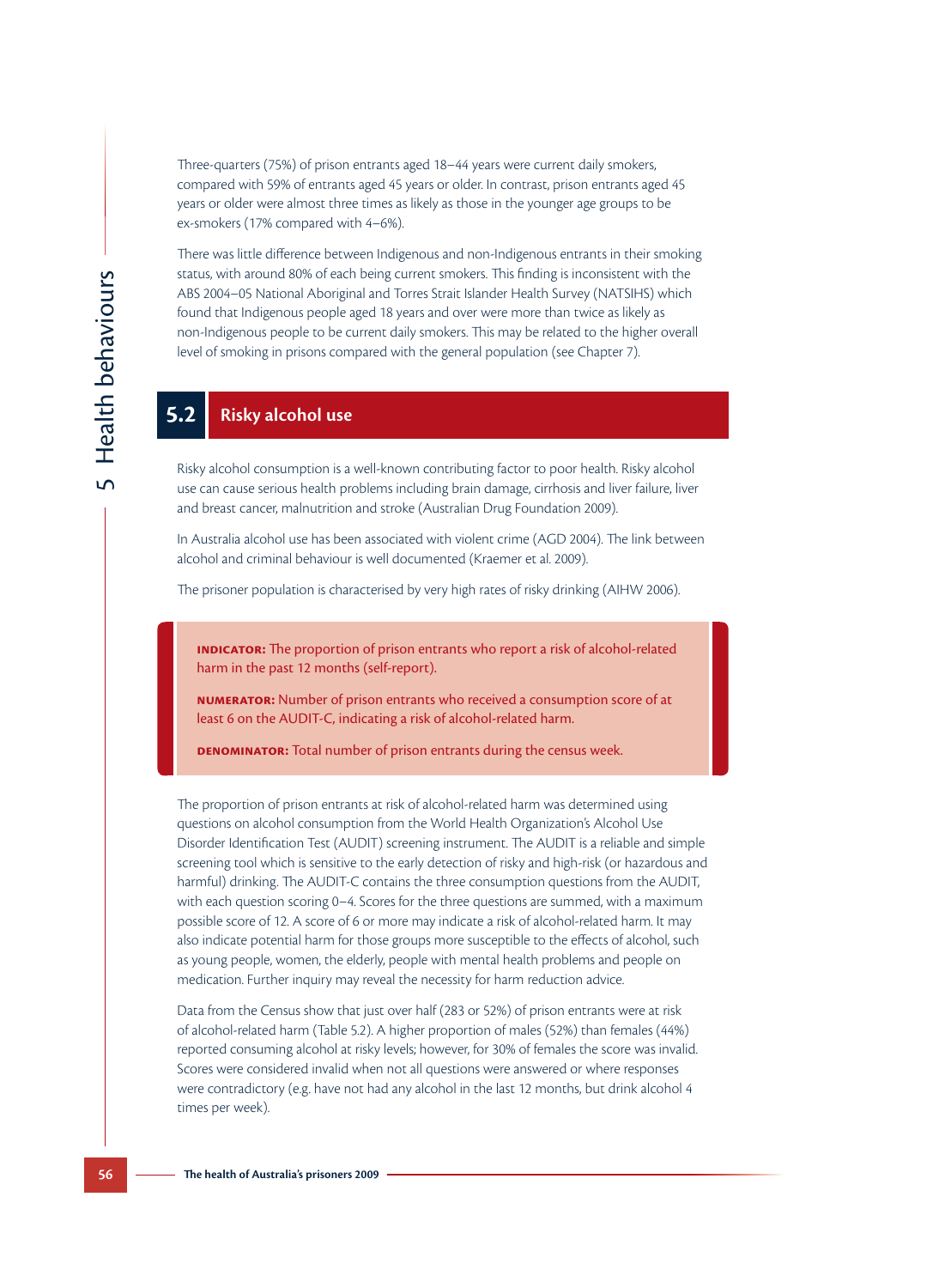There was no definite trend in risk of alcohol-related harm by the age of prison entrants. The entrants with the highest proportion at risk were aged 18–24 years (57%). Around 46–47% of entrants aged 25–34 years and 45 years or older were considered to be consuming alcohol at levels which left them at risk of alcohol-related harm (Table 5.2).

Consumption of alcohol at levels considered to place a person at risk of alcohol-related harm was found in almost two-thirds of Indigenous entrants (65%), compared with less than half of non-Indigenous entrants (47%) (Table 5.2). However, there was a high proportion (18%) of invalid scores for non-Indigenous entrants.

|                   | At risk of alcohol-<br>related harm |          | Not at risk of<br>alcohol-related<br>harm |          | <b>Invalid</b> |          | <b>Total</b>  |          |
|-------------------|-------------------------------------|----------|-------------------------------------------|----------|----------------|----------|---------------|----------|
|                   | <b>Number</b>                       | Per cent | <b>Number</b>                             | Per cent | <b>Number</b>  | Per cent | <b>Number</b> | Per cent |
| Sex               |                                     |          |                                           |          |                |          |               |          |
| Male              | 254                                 | 52       | 170                                       | 35       | 62             | 13       | 486           | 100      |
| Female            | 27                                  | 44       | 16                                        | 26       | 18             | 30       | 61            | 100      |
| Age group         |                                     |          |                                           |          |                |          |               |          |
| $18 - 24$         | 102                                 | 57       | 62                                        | 34       | 16             | 9        | 180           | 100      |
| $25 - 34$         | 88                                  | 47       | 70                                        | 37       | 30             | 16       | 188           | 100      |
| $35 - 44$         | 67                                  | 53       | 37                                        | 29       | 22             | 17       | 126           | 100      |
| $45+$             | 25                                  | 46       | 17                                        | 31       | 12             | 22       | 54            | 100      |
| Indigenous status |                                     |          |                                           |          |                |          |               |          |
| Indigenous        | 91                                  | 65       | 43                                        | 30       | 7              | 5        | 141           | 100      |
| Non-Indigenous    | 188                                 | 47       | 140                                       | 35       | 73             | 18       | 401           | 100      |
| Total             | 283                                 | 52       | 186                                       | 34       | 80             | 15       | 549           | 100      |

### **Table 5.2:** Prison entrants, risk of alcohol-related harm, by sex, age group and Indigenous status, 2009

*Notes*

1. Includes New South Wales, Victoria, Queensland, Western Australia, South Australia and the Australian Capital Territory.

2. Risk of alcohol-related harm is indicated by a score of 6 or more on the three consumption questions from the AUDIT.

3. Totals include 2 entrants whose sex was unknown, 1 entrant whose age was unknown, and 7 entrants whose Indigenous status was unknown

*Source:* National Prisoner Health Census 2009.

# **5.3 Illicit drug use**

Illicit drug use may affect users' health, and injecting drugs may result in bloodborne viruses and mental health problems due to the effects of the drugs, injecting practices and lifestyle (DOHA 2007).

In Australia illicit drug use has been associated with both violent and property crime. In 2004, one in ten sentenced prisoners was incarcerated for drug-related offences (AGD 2004). The 2003 Drug Use Careers of Offenders study determined that two-thirds of female prisoners reported using an illicit drug in the six months prior to their arrest and that 55 per cent were classified as dependent on drugs (AIHW 2005).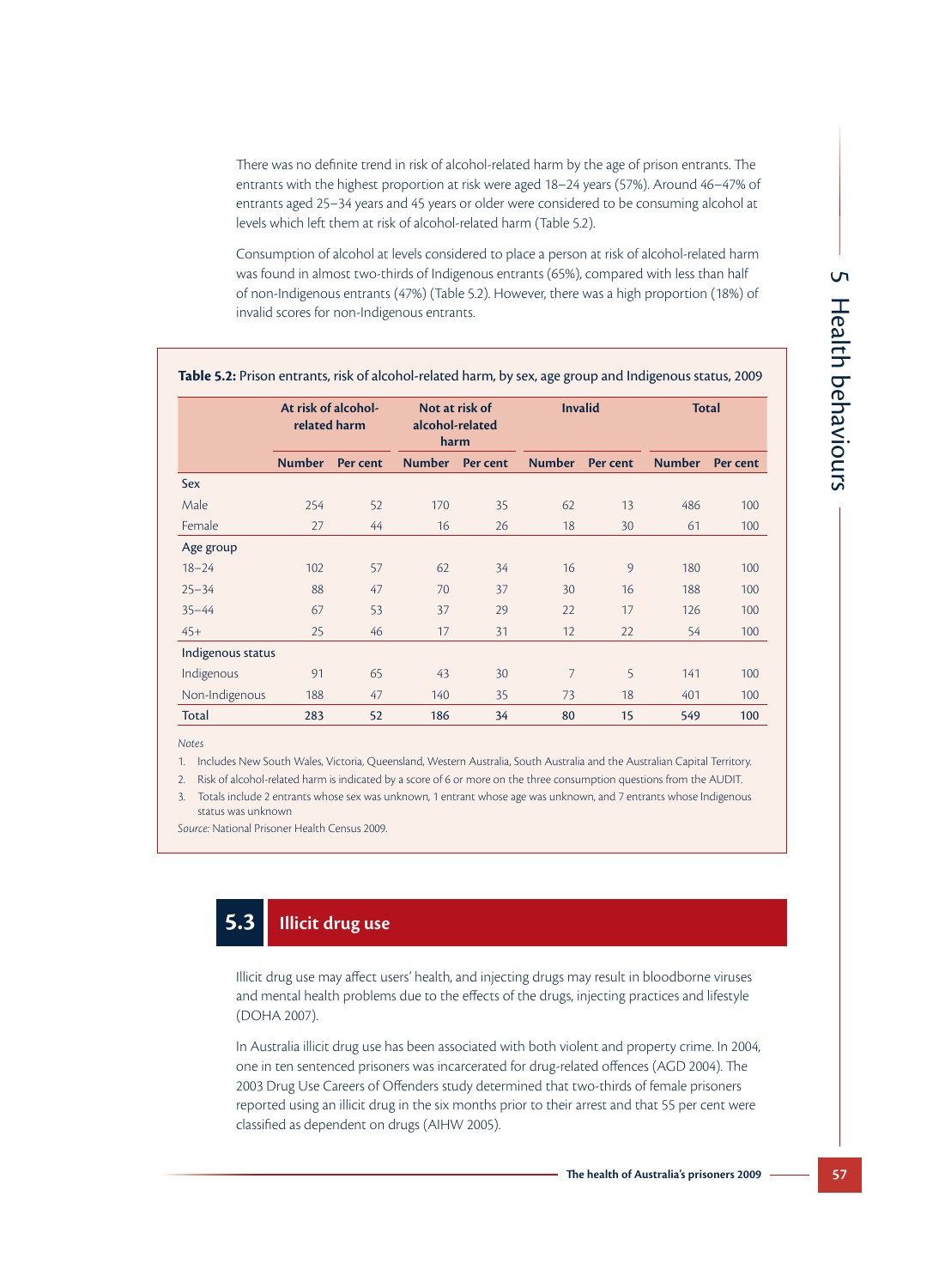Most prisoners have used illicit drugs at some time in their life, with two-thirds regularly using drugs at the time of incarceration. Drug use poses risk in itself through impure or overly-pure content, as well as through shared use of injecting equipment and the associated transmission of bloodborne viruses (AIHW 2006).

**INDICATOR:** Proportion of prison entrants who report that they engaged in illicit drug use in the last 12 months.

**Numerator:** Number of prison entrants who report that they engaged in illicit drug use in the last 12 months.

**Denominator:** Total number of prison entrants during the census week.

Prison entrants were asked about their non-medical drug use in the last 12 months. Just under three-quarters (71%) of prison entrants had used illicit drugs in the last 12 months, with illicit drug use being slightly more common among female (75%) than male (71%) prison entrants (Table 5.3).

As in the general population, recent illicit drug use was found most frequently in the younger age groups of prison entrants. The highest proportion of illicit drug use in the last 12 months was by prison entrants aged 25–34 years (77%) and the lowest by entrants aged 45 years or older (43%) (Table 5.3).

|                   | Used illicit drugs in<br>last 12 months |          | No illicit drug use in<br>last 12 months |          | <b>Total</b>  |          |  |
|-------------------|-----------------------------------------|----------|------------------------------------------|----------|---------------|----------|--|
|                   | <b>Number</b>                           | Per cent | <b>Number</b>                            | Per cent | <b>Number</b> | Per cent |  |
| Sex               |                                         |          |                                          |          |               |          |  |
| Male              | 346                                     | 71       | 135                                      | 28       | 486           | 100      |  |
| Female            | 46                                      | 75       | 14                                       | 23       | 61            | 100      |  |
| Age group         |                                         |          |                                          |          |               |          |  |
| $18 - 24$         | 134                                     | 74       | 45                                       | 25       | 180           | 100      |  |
| $25 - 34$         | 145                                     | 77       | 41                                       | 22       | 188           | 100      |  |
| $35 - 44$         | 89                                      | 71       | 37                                       | 29       | 126           | 100      |  |
| $45+$             | 23                                      | 43       | 28                                       | 52       | 54            | 100      |  |
| Indigenous status |                                         |          |                                          |          |               |          |  |
| Indigenous        | 102                                     | 72       | 39                                       | 28       | 141           | 100      |  |
| Non-Indigenous    | 286                                     | 71       | 109                                      | 27       | 401           | 100      |  |
| <b>Total</b>      | 392                                     | 71       | 151                                      | 28       | 549           | 100      |  |

**Table 5.3:** Prison entrants, illicit drug use in last 12 months by sex, age group and Indigenous status, 2009

*Notes*

1. Includes New South Wales, Victoria, Queensland, Western Australia, South Australia and the Australian Capital Territory.

2. Totals include 2 entrants whose sex was unknown, 1 entrant whose age was unknown, 7 entrants whose Indigenous status was unknown and 6 whose recent drug use was unknown.

*Source:* National Prisoner Health Census 2009.

5 Health behaviours Health behaviours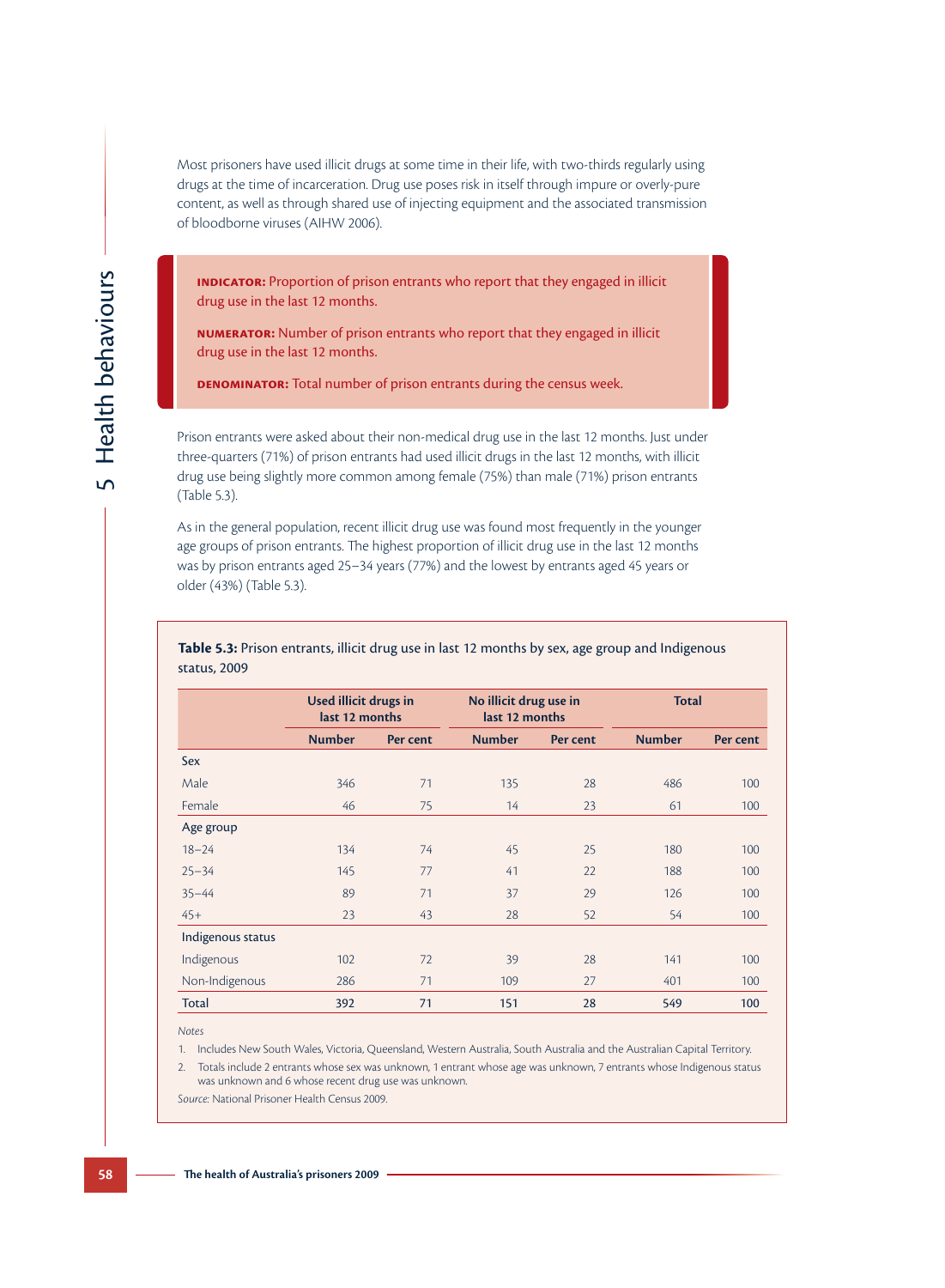The proportion of Indigenous and non-Indigenous prison entrants who had used illicit drugs in the last 12 months was similar (72% and 71% respectively) (Table 5.3).

Using more than one type of illicit drug was common among prison entrants. Almost threefifths (59%) of those who had used illicit drugs during the last 12 months had used more than one type of drug. At least 6 different types of drugs had been used by 12% of prison entrants.

Of the 392 prison entrants who had used drugs in the last 12 months, the median number of drugs used by each entrant was two, with the number of drugs used per person ranging from 1 to 12.

The most frequently used substances for non-medical purposes in the last 12 months by prison entrants were cannabis/marijuana (284/549 or 52% of all prison entrants), followed by meth/ amphetamine (30%), heroin (19%), analgesics/pain killers (18%) and ecstasy (18%) (Table 5.4).

## **Table 5.4:** Number and proportion of prison entrants who used substances for non-medical purposes in the last 12 months, 2009

| <b>Substance used</b>                          | <b>Number</b> | Per cent       |
|------------------------------------------------|---------------|----------------|
| Cannabis/marijuana                             | 284           | 52             |
| Meth/amphetamine                               | 164           | 30             |
| Heroin                                         | 106           | 19             |
| Analgesics/pain killers                        | 101           | 18             |
| Ecstasy                                        | 97            | 18             |
| Tranquillisers/sleeping pills                  | 74            | 13             |
| Methadone/buprenorphine/Suboxone               | 67            | 12             |
| Other analgesics                               | 56            | 10             |
| Cocaine                                        | 54            | 10             |
| Hallucinogens                                  | 26            | 5              |
| <b>Barbituates</b>                             | 19            | 3              |
| <b>GHB</b>                                     | 12            | $\overline{2}$ |
| Ketamine                                       | 8             | 1              |
| Inhalants-petrol/volatile solvents             | 6             | 1              |
| Steroids                                       | 4             | 1              |
| Inhalants-anaesthetic, nitrates, butyle, other | $\mathbf{1}$  | $\overline{0}$ |
| Total number of prison entrants                | 549           | 100%           |

*Notes*

1. Includes New South Wales, Victoria, Queensland, Western Australia, South Australia and the Australian Capital **Territory** 

2. Percentages are of all prison entrants. Percentages do not add to 100% as prison entrants may have used more than one type of drug.

*Source:* National Prisoner Health Census 2009.

There were differences in the illicit drugs used by male and female prison entrants during the 12 months prior to incarceration (Table 5.5). Cannabis/marijuana was the most common drug, used by over half of both male (51%) and female (56%) prison entrants. For females, the next most common drug was heroin, which was used by 38% of females compared with 17% of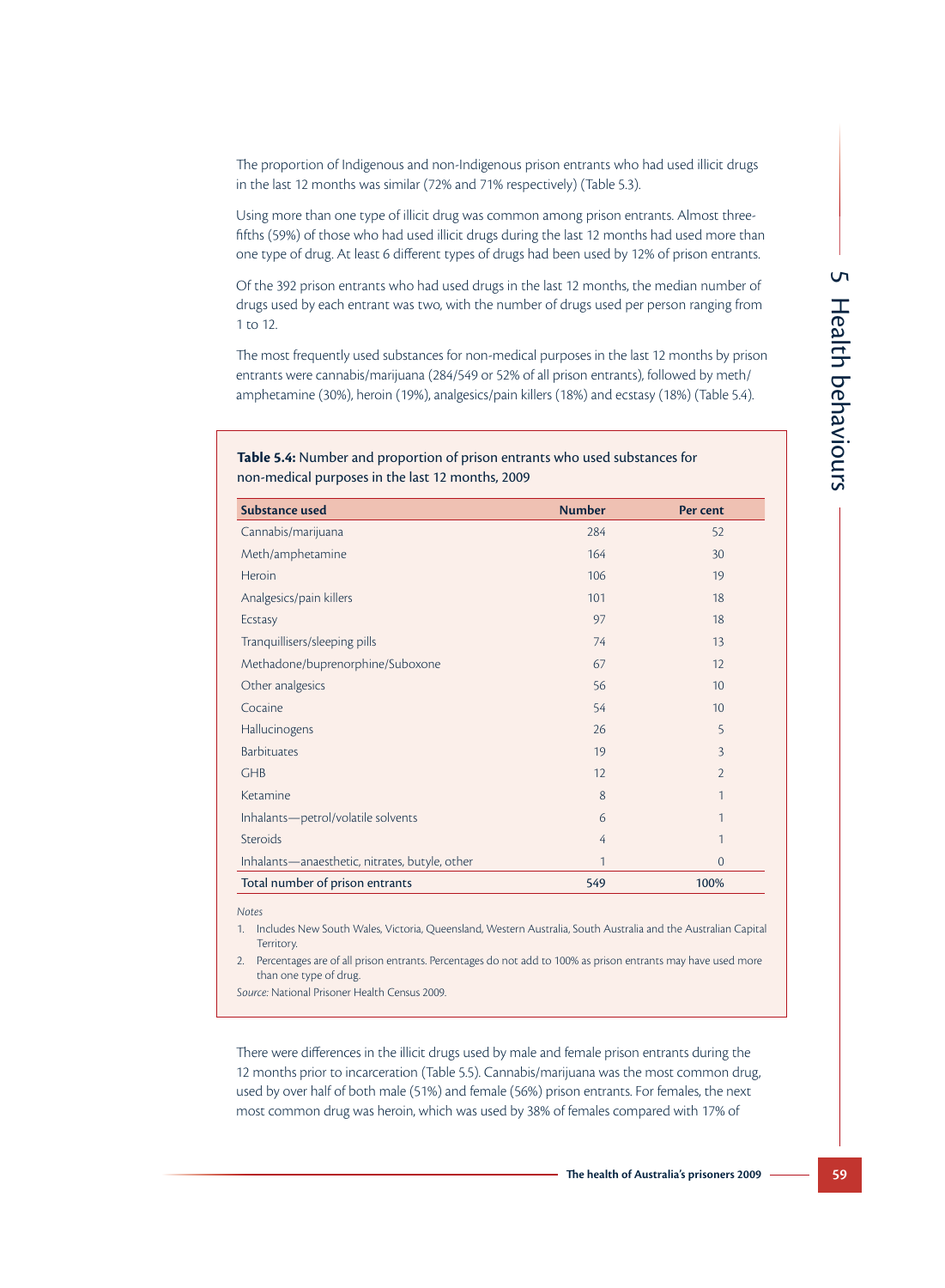males. Analgesics/pain killers (33% and 17%) and tranquillisers/sleeping pills (28% and 12%) were also used more commonly among female than male entrants. Ecstasy was the only drug used by proportionally more males (19%) than females (10%). These results may be partly attributable to females representing a small minority of prison entrants and to their being a highly disadvantaged group.

#### **Table 5.5:** Prison entrants, types of drugs used by sex, 2009

|                               | <b>Male</b>   |                 | Female        |          | <b>Total</b>  |          |
|-------------------------------|---------------|-----------------|---------------|----------|---------------|----------|
|                               | <b>Number</b> | <b>Per cent</b> | <b>Number</b> | Per cent | <b>Number</b> | Per cent |
| Cannabis/marijuana            | 250           | 51              | 34            | 56       | 284           | 52       |
| Meth/amphetamine              | 145           | 30              | 19            | 31       | 164           | 30       |
| Heroin                        | 83            | 17              | 23            | 38       | 106           | 19       |
| Analgesics/pain killers       | 81            | 17              | 20            | 33       | 101           | 18       |
| Ecstasy                       | 91            | 19              | 6             | 10       | 97            | 18       |
| Tranquillisers/sleeping pills | 57            | 12              | 17            | 28       | 74            | 13       |
| Other drugs                   | 215           | 44              | 38            | 62       | 253           | 46       |

*Notes*

1. Percentages do not add to 100% as prison entrants may have used more than one type of drug.

2. Other drugs includes other analgesics, methadone/buprenorphine/Suboxone, barbiturates, ketamine, inhalants—petrol/ volatile solvents, inhalants—anaesthetics/nitrates/other inhalants, steroids, cocaine, GHB, hallucinogens and other drugs not specified.

3. Table includes New South Wales, Queensland, Western Australia, South Australia and the Australian Capital Territory. *Source:* National Prisoner Health Census 2009.

The types of illicit drugs used by prison entrants also differed by the age of the entrant (Table 5.6). In each age group, cannabis/marijuana was the most commonly used drug, followed by meth/amphetamines. Cannabis/marijuana had been used by 60% of entrants aged 18–24 years, but only by 30% of entrants aged 45 years or older. Meth/amphetamines were used by around 35% of entrants aged 25–34 years and by 19% of those aged at least 45 years. For entrants aged 25 years or older, heroin was the next most commonly used drug, followed by analgesics/pain killers. For the youngest entrants, however, ecstasy was used by almost one-quarter (24%) and was more common than heroin (12%) or pain killers (15%).

The illicit drugs of choice differed for Indigenous and non-Indigenous prison entrants (Table 5.7). Cannabis/marijuana was the only drug used by a greater proportion of Indigenous (59%) than non-Indigenous (50%) entrants. The differences were notable for synthetic drugs such as meth/amphetamines (33% and 21% respectively) and ecstasy (20% compared with 9%).

## Injecting drugs

Injecting drug use is a risk factor for viral hepatitis in inmates, with the rates of injecting drug use among inmates being found to be the most important cause of the marked variability of seroprevalence rates for exposure to hepatitis C virus. Needle exchange programs and methadone maintenance programs are strategies that have been identified to reduce the transmission of hepatitis B and C to other prisoners (Hunt & Saab 2009).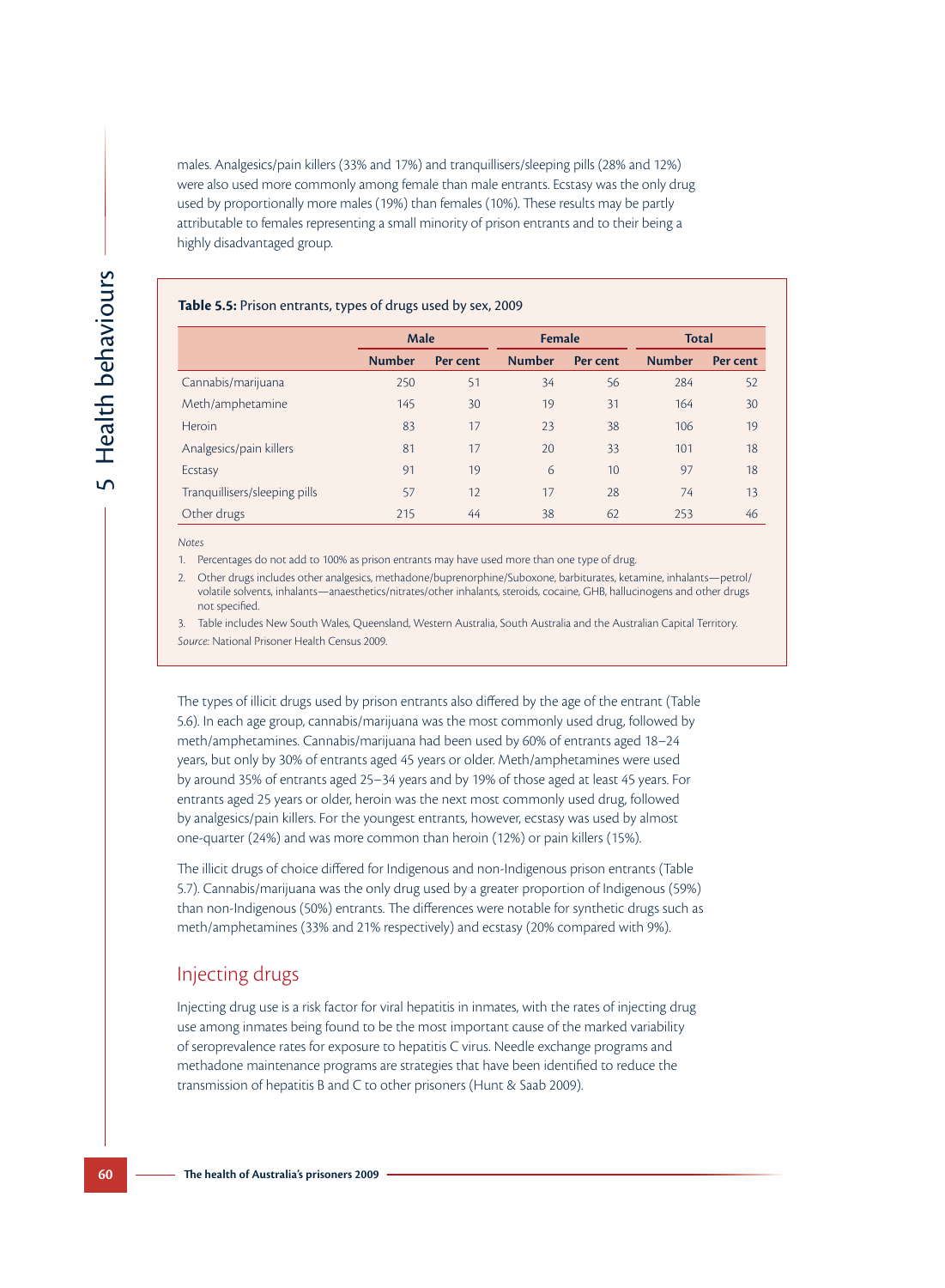### **Table 5.6:** Prison entrants, types of drugs used by age group, 2009

|                                | $18 - 24$ |    | $25 - 34$ |    | $35 - 44$ |    | $45+$ |    | Total |    |
|--------------------------------|-----------|----|-----------|----|-----------|----|-------|----|-------|----|
|                                | No.       | %  | No.       | %  | No.       | %  | No.   | %  | No.   | %  |
| Cannabis/marijuana             | 108       | 60 | 102       | 54 | 57        | 45 | 16    | 30 | 284   | 52 |
| Meth/amphetamine               | 51        | 28 | 65        | 35 | 38        | 30 | 10    | 19 | 164   | 30 |
| <b>Heroin</b>                  | 21        | 12 | 51        | 27 | 25        | 20 | 9     | 17 | 106   | 19 |
| Analgesics/pain killers        | 27        | 15 | 41        | 22 | 24        | 19 | 9     | 17 | 101   | 18 |
| Ecstasy                        | 43        | 24 | 32        | 17 | 17        | 13 | 5     | 9  | 97    | 18 |
| Tranquillisers/ sleeping pills | 14        | 8  | 39        | 21 | 15        | 12 | 6     | 11 | 74    | 13 |
| Other drugs                    | 79        | 44 | 104       | 55 | 58        | 46 | 12    | 22 | 253   | 46 |

*Notes*

1. Percentages do not add to 100% as prison entrants may have used more than one type of drug.

2. Total includes 1 prison entrant with unknown age.

3. Other drugs includes other analgesics, methadone/buprenorphine/Suboxone, barbiturates, ketamine, inhalants—petrol/ volatile solvents, inhalants—anaesthetics/nitrates/other inhalants, steroids, cocaine, GHB, hallucinogens and other drugs not specified.

4. Table includes New South Wales, Queensland, Western Australia, South Australia and the Australian Capital Territory

*Source:* National Prisoner Health Census 2009.

### **Table 5.7:** Prison entrants illicit drug use, by drug type and Indigenous status, 2009

|                               | Indigenous    |          | Non-Indigenous |          |               | <b>Total</b> |  |
|-------------------------------|---------------|----------|----------------|----------|---------------|--------------|--|
|                               | <b>Number</b> | Per cent | <b>Number</b>  | Per cent | <b>Number</b> | Per cent     |  |
| Cannabis/marijuana            | 83            | 59       | 199            | 50       | 284           | 52           |  |
| Meth/amphetamine              | 30            | 21       | 133            | 33       | 164           | 30           |  |
| Heroin                        | 21            | 15       | 84             | 21       | 106           | 19           |  |
| Analgesics/pain killers       | 18            | 13       | 81             | 20       | 101           | 18           |  |
| Ecstasy                       | 13            | 9        | 83             | 21       | 97            | 18           |  |
| Tranquillisers/sleeping pills | 12            | 9        | 62             | 15       | 74            | 13           |  |
| Other drugs                   | 53            | 38       | 197            | 49       | 253           | 46           |  |

*Notes*

1. Percentages do not add to 100% as prison entrants may have used more than one type of drug.

2. Total includes 7 prison entrants with unknown Indigenous status.

3. Other drugs includes other analgesics, methadone/buprenorphine/Suboxone, barbiturates, ketamine, inhalants—petrol/ volatile solvents, inhalants—anaesthetics/nitrates/other inhalants, steroids, cocaine, GHB, hallucinogens and other drugs not specified.

4. Table includes New South Wales, Queensland, Western Australia, South Australia and the Australian Capital Territory *Source:* National Prisoner Health Census 2009.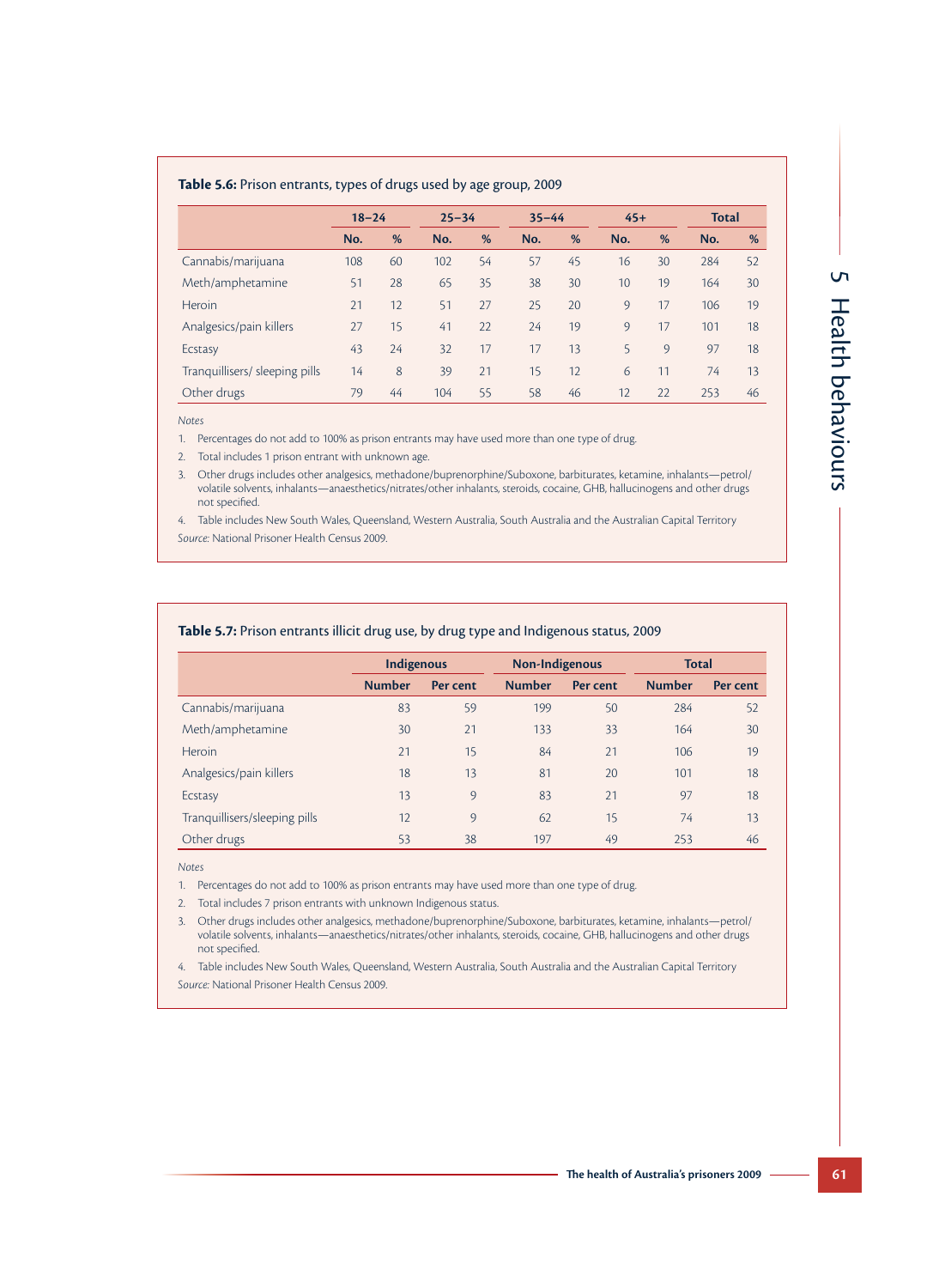Strategies for reducing risk in relation to injecting drug use, which have been shown to be effective without leading to negative consequences for the health of prison staff or prisoners, include needle and syringe programs and opioid substitution therapies (Jurgens et al. 2009).

**INDICATOR:** Proportion of prison entrants who report that they have injected drugs.

**Numerator:** Number of prison entrants who report that they have injected drugs.

**Denominator:** Total number of prison entrants.

**INDICATOR:** Proportion of prison entrants who report that they have shared injecting equipment.

**Numerator:** Number of prison entrants who report that they have shared injecting equipment.

**Denominator:** Total number of prison entrants.

Data on prison entrants who have injected drugs and shared injecting equipment were obtained from the 2007 NPEBBV&RBS (Butler & Papanastasiou 2008).

Overall, 55% of the 740 prison entrants had ever injected drugs. Female prison entrants were more likely than males to have injected drugs—almost three-quarters (73%) of females had injected drugs compared with just over half (53%) of male entrants (Table 5.8).

Injecting drug use was more prevalent in prisoners aged over 25 years (61%) than under 25 years (37%), and was more common among Indigenous (61%) than non-Indigenous (53%) prison entrants (Table 5.8).

|                   | <b>Injecting drug user</b> |          | Non-injecting drug user |          | <b>Total</b>  |          |
|-------------------|----------------------------|----------|-------------------------|----------|---------------|----------|
|                   | <b>Number</b>              | Per cent | <b>Number</b>           | Per cent | <b>Number</b> | Per cent |
| Sex               |                            |          |                         |          |               |          |
| Male              | 354                        | 53       | 315                     | 47       | 669           | 100      |
| Female            | 52                         | 73       | 19                      | 27       | 71            | 100      |
| Age group         |                            |          |                         |          |               |          |
| $25$              | 70                         | 37       | 120                     | 63       | 190           | 100      |
| $25+$             | 335                        | 61       | 214                     | 39       | 549           | 100      |
| Indigenous status |                            |          |                         |          |               |          |
| Indigenous        | 78                         | 61       | 50                      | 39       | 128           | 100      |
| Non-Indigenous    | 320                        | 53       | 283                     | 47       | 603           | 100      |
| Total             | $406^{(a)}$                | 55       | $334^{(b)}$             | 45       | 740           | 100      |

**Table 5.8:** Prison entrants injecting drug status, by sex, age group and Indigenous status, 2007

(a) Total includes 8 prison entrants whose Indigenous status was unknown and 1 prison entrant whose age was unknown. (b) Total includes 1 prison entrant whose Indigenous status was unknown.

*Source:* NPEBBV&RBS 2007 Table 9.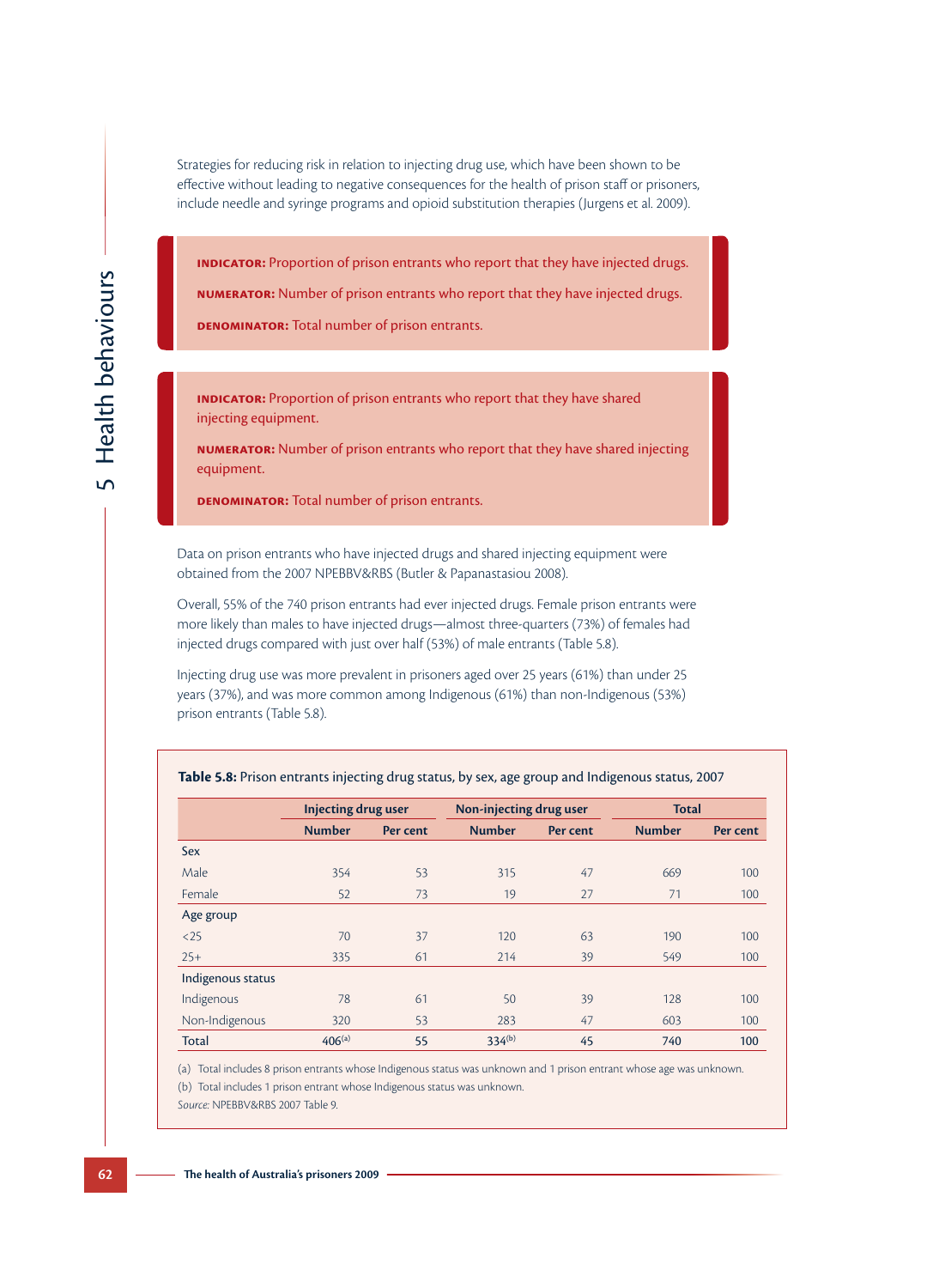Of the 248 prison entrants who had injected drugs in the previous month, one-fifth (46 or 20%) had re-used someone else's used needle or syringe, and 38 (15%) had shared injecting equipment with one or more people. The majority of those who shared equipment did so with one other person (Table 5.9).

The Health of Prisoner Evaluation project sampled 146 prisoners in Western Australia and found that drug use in prison was common, with 45% or 66 prisoners using drugs in prison, and over half (54%) of prisoners injecting drugs. About 40% of prisoners reported that the last time they injected drugs was in the community and 32% of prisoners reported that it was in prison (Kraemer et al. 2009). The 2009 NSW Inmate Health Survey found that 43% of inmates had ever used illicit drugs in prison, and 17% had ever injected illicit drugs in prison.

**Table 5.9:** Prison entrants who reported that they have shared injecting equipment in the last month, by injecting behaviour, 2007

| Times shared injecting equipment                    | <b>Number</b>  | Per cent       |
|-----------------------------------------------------|----------------|----------------|
| Re-used someone else's used needle or syringe       |                |                |
| None                                                | 198            | 80             |
| Once                                                | 10             | 4              |
| Twice                                               | 10             | 4              |
| $3-5$ times                                         | 7              | 3              |
| >5 times                                            | 19             | 8              |
| <b>Total</b>                                        | $248^{(a)}$    | 100            |
| Number of people needle & syringe was re-used after |                |                |
| None                                                | 198            | 78             |
| One                                                 | 31             | 12             |
| Two                                                 | $\overline{3}$ | 1              |
| $3 - 5$                                             | 4              | $\overline{2}$ |
| >5                                                  |                |                |
| <b>Total</b>                                        | $248^{(b)}$    |                |

(a) Total includes 4 prison entrants who did not know if they re-used someone else's needle or syringe.

(b) Total included 19 prison entrants who did not know the number of people who had previously used the needle or syringe.

*Note:* Total may not add up to 100% due to rounding. *Source:* NPEBBV&RBS 2007 Table 10.

# **5.4 Unprotected sex**

Unprotected sex can involve risks such as unintended pregnancies, the transmission of STIs and hepatitis B.

Sexual activity in prisons is risky because it is usually unprotected due to a lack of available condoms and commonly occurs between same sex prisoners with high rates of IDU, hepatitis B virus and HCV (Hunt & Saab 2009).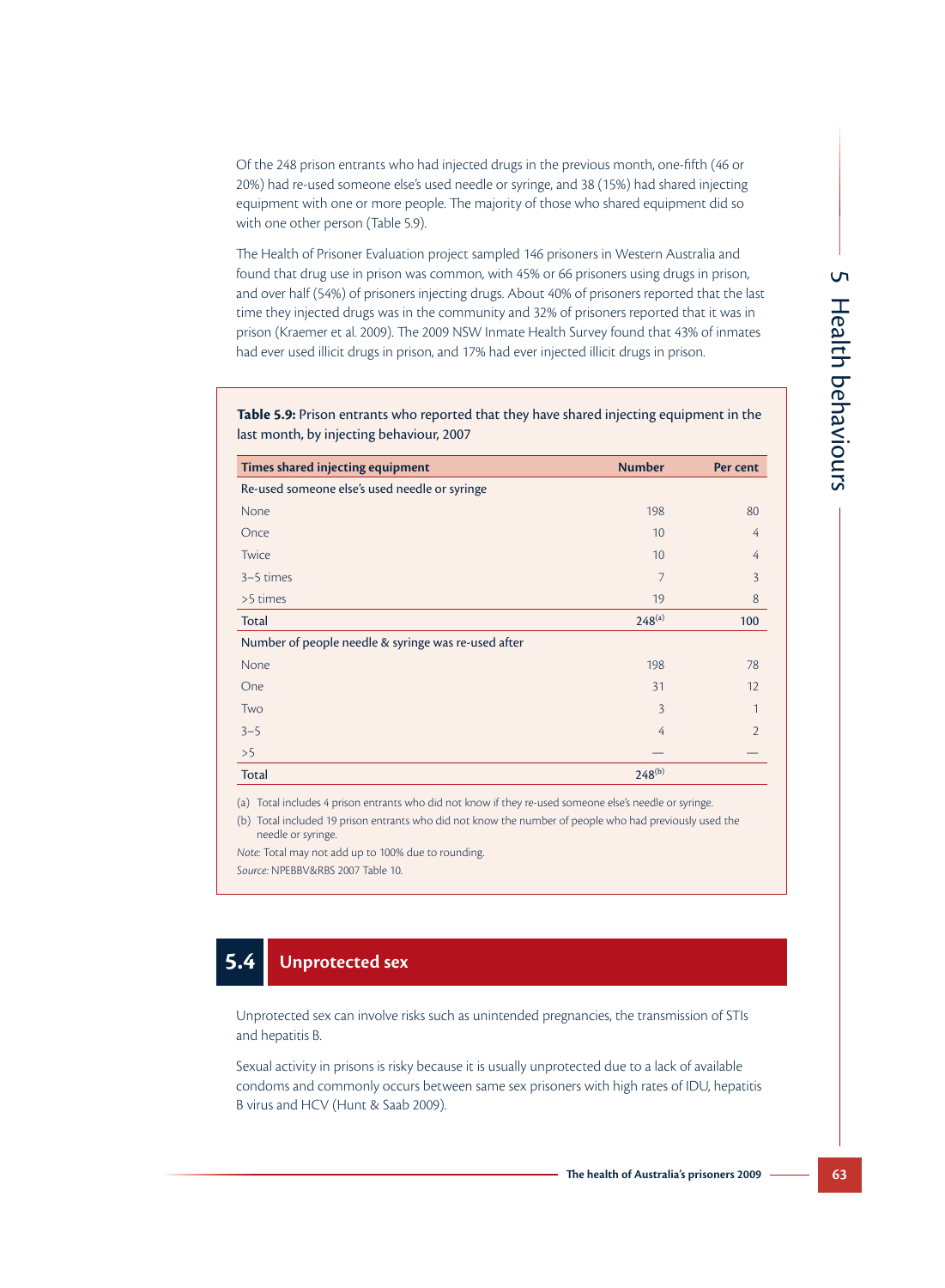**INDICATOR:** Proportion of prison entrants who report having had unprotected sex with a new or casual partner in the last month.

**Numerator:** Number of prison entrants who report having had unprotected sex with a new or casual partner in the last month.

**Denominator:** Total number of prison entrants.

The 2007 NPEBBV&RBS found that of the 150 prison entrants that had had sex with a casual partner(s) in the month prior to entry to prison, over half (85 or 57%) did not use a condom. Of these, a higher proportion of IDUs than non-IDUs did not use a condom (69% compared with 35% respectively). Further, just over one-fifth (33 or 22%) sometimes used a condom. A higher proportion of non-IDUs than IDUs sometimes used a condom (33% compared with 16% respectively) (Table 5.10).

#### **Table 5.10:** Condom use with casual sex partner(s) in the last month<sup>(a,b)</sup>, by IDU, 2007

| Condom use | <b>IDU</b>    |          | Non-IDU       |          |  |  |
|------------|---------------|----------|---------------|----------|--|--|
|            | <b>Number</b> | Per cent | <b>Number</b> | Per cent |  |  |
| <b>No</b>  | 66            | 69       | 19            | 35       |  |  |
| Sometimes  | 15            | 16       | 18            | 33       |  |  |
| Always     | 15            | 16       | 17            | 31       |  |  |

(a) Percentages excludes participants reporting no regular, new or casual sex partner respectively in the previous month.

(b) The number of prison entrants surveyed included 406 IDUs and 334 non-IDUs. *Source:* NPEBBV&RBS 2007 Table 13.

## **5.5 Health service use**

## Use of health services

Many factors influence the amount of health services used for a particular disease or condition. These include disease incidence and prevalence, disease severity, treatment patterns, health service availability and accessibility, as well as cultural and personal choices about seeking and accepting medical assistance. The use of health services will vary as these factors change, both over time and across different population groups (AIHW 2008c).

Access to health services is central to supporting people's health. Patterns of health service use reflect a combination of need for, demand for and access to care. Prisoners are entitled to the same access and standard of health care as the general population.

Prisoners typically make little use of health services in the community, but extensive use of available services within prison (Condon et al. 2007a). A qualitative study of prisoners'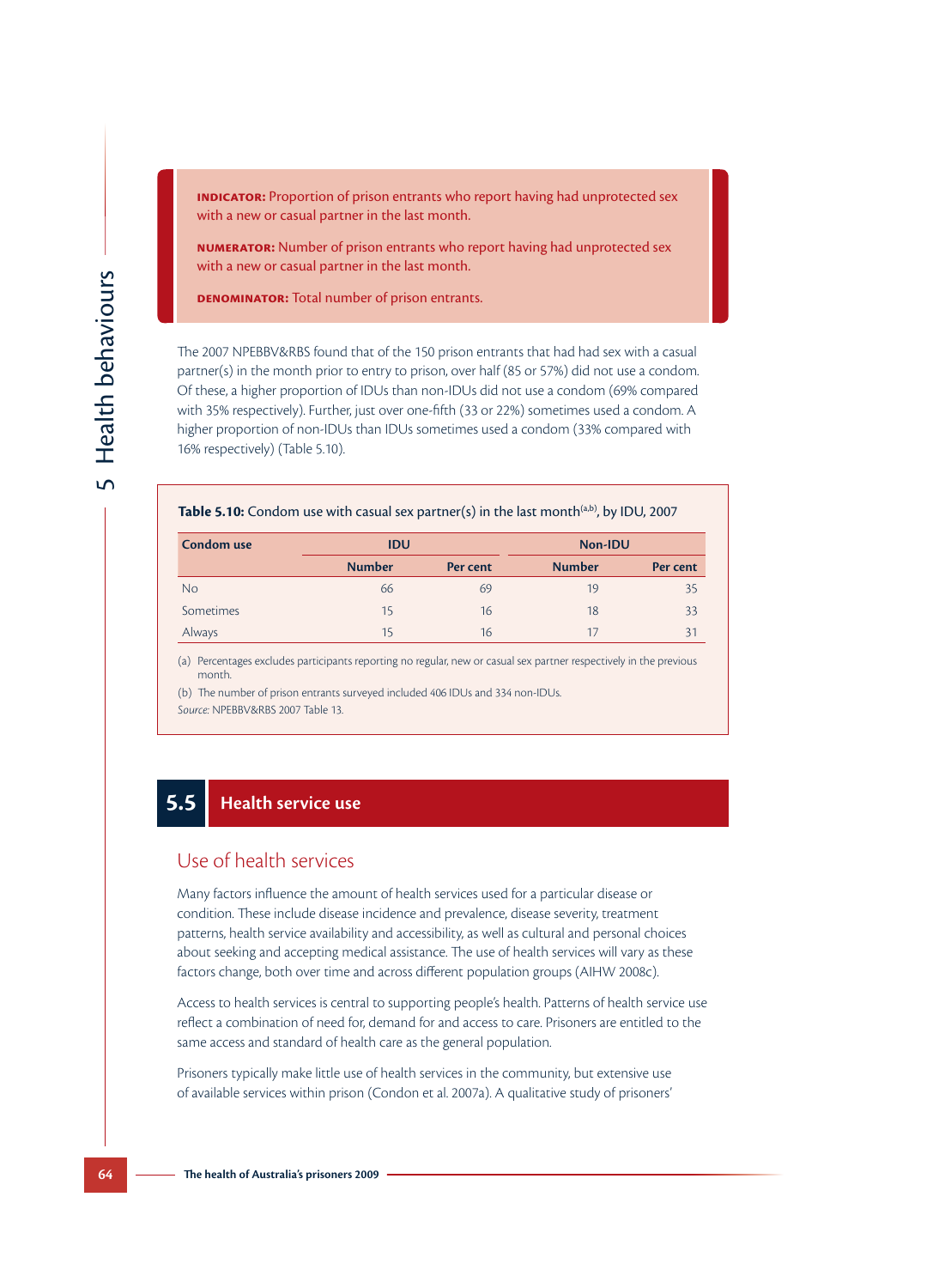experiences of the prison health clinic found that the majority considered prison a time to 'catch up on health care' and use the services offered (Condon et al. 2007b).

Prisoner use of health services may be dependent upon whether a service is provided on site or whether the prisoner is required to be transported to it. Some services are not generally provided in the community but are provided in the prison, such as the mental health nurse (Kraemer et al. 2009).

Prisoners are entitled to have access to:

- evidence-based health services provided by a competent, registered health professional who will provide a standard of health services comparable to that of the general community
- 24-hour health services either on an on-call or stand-by basis
- specialist medical practitioners as well as psychiatric, dental, optical and radiological diagnostic services.

**INDICATOR:** Proportion of prison entrants who, in the last 12 months, consulted a health professional for their own health within the community.

**Numerator:** Number of prison entrants by professional health contact sought in the community.

**DENOMINATOR:** Total number of prison entrants during the census week.

**Indicator:** Proportion of prison entrants who, in the last 12 months, consulted a health professional for their own health in prison.

**Numerator:** Number of prison entrants by professional health contact sought in prison.

**Denominator:** Total number of prison entrants during the census week.

The Census collected information from all prison entrants on their health-seeking behaviours both in the community and in prison, in the 12 months prior to their current incarceration health professional consultations, non-use of health-care professionals and reasons for not seeking health care when needed.

In the last 12 months, 72% of prison entrants consulted a health professional for their own health in the community. Of these, almost two-thirds of prison entrants (350 or 64%) had seen a doctor or GP in the community, almost one-quarter (133 or 24%) had seen a nurse and one-fifth (115 or 21%) had seen an alcohol and drug worker (Table 5.11).

Consultations with a health professional had occurred in prison in the last 12 months for 29% of entrants—almost one-quarter (24%) had seen a nurse and over one-fifth (22%) had seen a doctor or GP in prison during the previous 12 months (Table 5.11). It should be noted that the proportions for prison consultations may be expected to be lower than for community consultations, as not all prison entrants will have been in prison during the previous 12 months.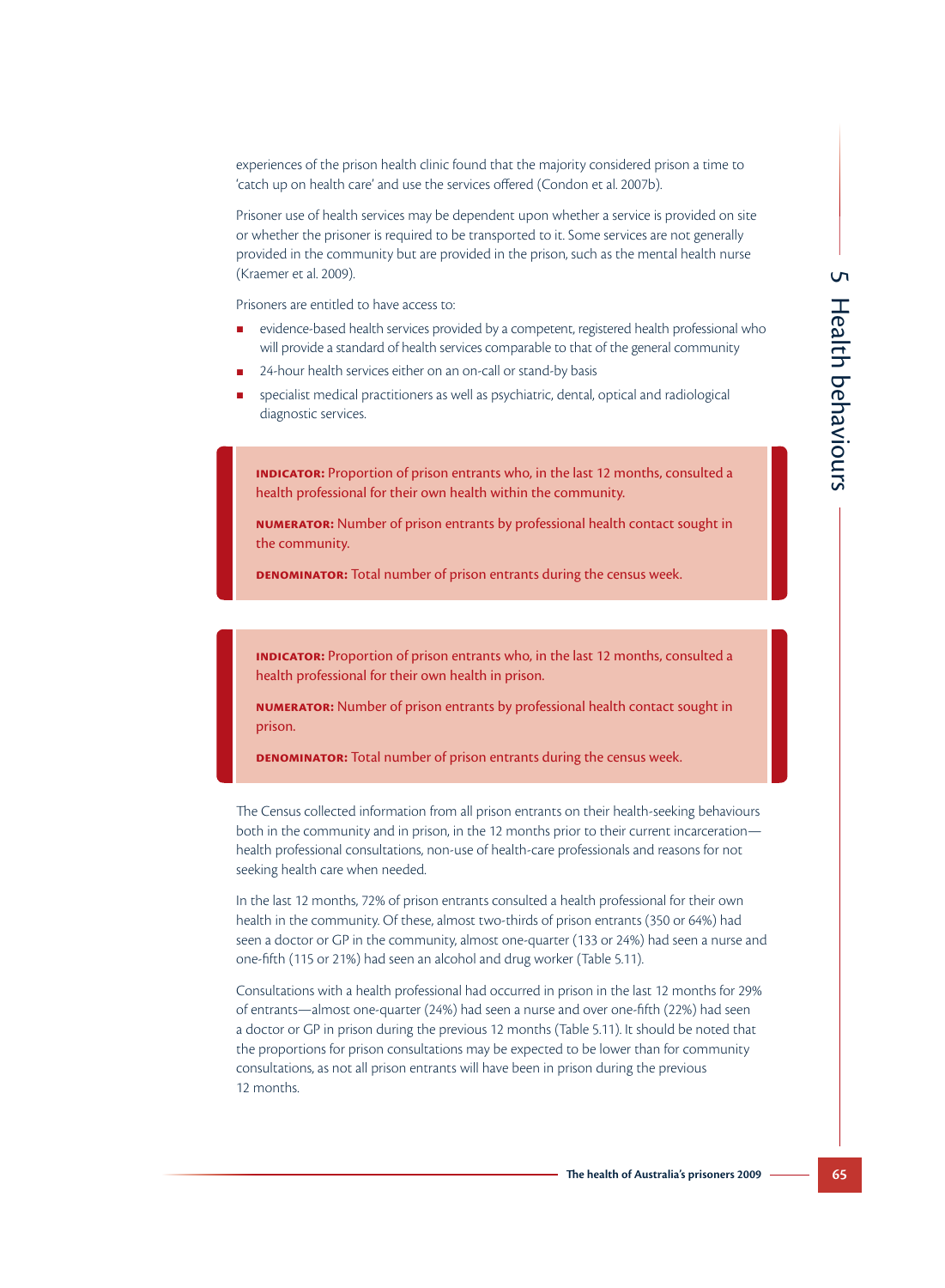| Table 5.11: Number and proportion of prison entrants who reported that they had           |
|-------------------------------------------------------------------------------------------|
| consulted a health professional in the last 12 months, in the community and in prison, by |
| health professional, 2009                                                                 |

| <b>Health professional</b>    | <b>Community</b> |          | <b>Prison</b> |                |
|-------------------------------|------------------|----------|---------------|----------------|
|                               | <b>Number</b>    | Per cent | <b>Number</b> | Per cent       |
| Doctor/GP                     | 350              | 64       | 121           | 22             |
| <b>Nurse</b>                  | 133              | 24       | 130           | 24             |
| Alcohol and drug worker       | 115              | 21       | 45            | 8              |
| Dentist                       | 94               | 17       | 46            | 8              |
| Psychologist                  | 94               | 17       | 36            | 7              |
| Social worker/welfare officer | 79               | 14       | 52            | $\circ$        |
| Psychiatrist                  | 63               | 11       | 29            | 5              |
| Aboriginal health worker      | 23               | 4        | 11            | $\overline{2}$ |

*Notes*

1. Percentages do not add to 100% because each prison entrant may have seen more than one health professional.

2. Percentages are calculated from the total number of prison entrants (549).

Table includes New South Wales, Victoria, Queensland, Western Australia, South Australia and the Australian Capital Territory.

*Source:* National Prisoner Health Census 2009.

In general, a greater proportion of female than male entrants had seen health professionals in the community during the 12 months prior to the current incarceration (Table 5.12). Females were more likely than males to have seen a GP (72% of female entrants compared with 63% of males), nurse (30% compared with 23%) or a dentist (25% compared with 16%).

Consultations with health professionals in prison during the previous 12 months showed a similar pattern, with female entrants being more likely than male entrants to have attended consultations. A difference was seen for consultations with mental health professionals. In the community, similar proportions of males and females saw a psychologist or psychiatrist during the previous 12 months. However, in prison, more than twice as many females (15%) as males (6%) saw a psychologist, or a psychiatrist (11% compared with 5%).

There were few patterns by age other than a slightly higher proportion of entrants aged at least 35 years (70%) having consulted with a GP in the community, compared with younger entrants (61%). Visits with an alcohol and other drug worker in the community were fewer among entrants aged at least 45 years (13%), compared with younger entrants (22%). Visits in prison to each of these types of professionals had no apparent relationship to the age of the prison entrant.

Overall, 62% of Indigenous entrants had consulted with a health professional in the community in the previous 12 months, compared with over three-quarters (76%) of non-Indigenous entrants. Aboriginal health workers were the only type of health professional seen in the community by a greater proportion of Indigenous (16%) than non-Indigenous (0%) prison entrants during the previous 12 months (Table 5.13). More non-Indigenous than Indigenous entrants saw each of the other types of health professionals, including 69% of non-Indigenous entrants having consulted with a GP, compared with less than half (47%) of Indigenous entrants.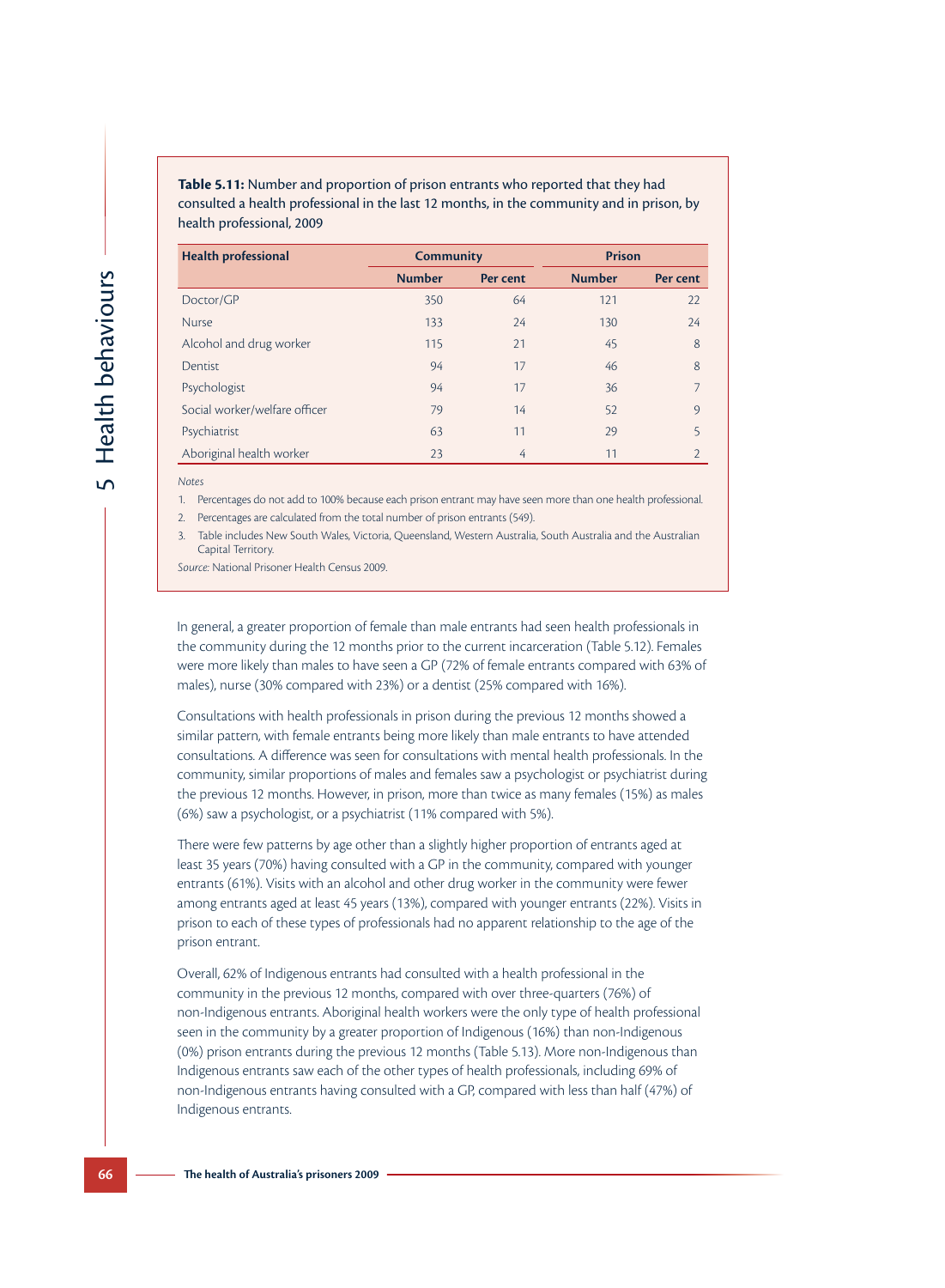| Table 5.12: Number and proportion of prison entrants who reported that they had consulted a       |
|---------------------------------------------------------------------------------------------------|
| health professional in the last 12 months, in the community and in prison, by health professional |
| and sex. 2009 .                                                                                   |

| <b>Health professional</b>    | <b>Community</b> |                              |               |             | <b>Prison</b> |                |                |      |
|-------------------------------|------------------|------------------------------|---------------|-------------|---------------|----------------|----------------|------|
|                               |                  | <b>Female</b><br><b>Male</b> |               | <b>Male</b> |               | <b>Female</b>  |                |      |
|                               | <b>Number</b>    | Per                          | <b>Number</b> | Per         | <b>Number</b> | Per            | <b>Number</b>  | Per  |
|                               |                  | cent                         |               | cent        |               | cent           |                | cent |
| Doctor/GP                     | 304              | 63                           | 44            | 72          | 103           | 21             | 18             | 30   |
| <b>Nurse</b>                  | 114              | 23                           | 18            | 30          | 109           | 22             | 21             | 34   |
| Alcohol and drug worker       | 100              | 21                           | 15            | 25          | 38            | 8              | 7              | 11   |
| Dentist                       | 78               | 16                           | 15            | 25          | 35            | 7              | 11             | 18   |
| Psychologist                  | 84               | 17                           | 10            | 16          | 27            | 6              | 9              | 15   |
| Social worker/welfare officer | 68               | 14                           | 11            | 18          | 43            | 9              | $\circ$        | 15   |
| Psychiatrist                  | 55               | 11                           | 8             | 13          | 22            | 5              | 7              | 11   |
| Aboriginal health worker      | 21               | $\overline{4}$               | 2             | 3           | 9             | $\overline{2}$ | $\overline{2}$ | 3    |

*Notes*

1. Percentages do not add to 100% because each prison entrant may have seen more than one health professional.

2. Percentages are calculated from the total number of prison entrants (549).

3. Table includes New South Wales, Victoria, Queensland, Western Australia, South Australia and the Australian Capital Territory.

*Source:* National Prisoner Health Census 2009.

**Table 5.13:** Number and proportion of prison entrants who reported that they had consulted a health professional in the last 12 months, in the community and in prison, by health professional and Indigenous status, 2009

| <b>Health professional</b>    | <b>Community</b>                    |      |                |                | <b>Prison</b> |                 |               |          |
|-------------------------------|-------------------------------------|------|----------------|----------------|---------------|-----------------|---------------|----------|
|                               | Non-Indigenous<br><b>Indigenous</b> |      |                | Indigenous     |               | Non-Indigenous  |               |          |
|                               | <b>Number</b>                       | Per  | <b>Number</b>  | Per            | <b>Number</b> | Per             | <b>Number</b> | Per      |
|                               |                                     | cent |                | cent           |               | cent            |               | cent     |
| Doctor/GP                     | 66                                  | 47   | 278            | 69             | 38            | 27              | 83            | 21       |
| <b>Nurse</b>                  | 29                                  | 21   | 104            | 26             | 45            | 32              | 85            | 21       |
| Alcohol and drug worker       | 21                                  | 15   | 93             | 23             | 14            | 10              | 31            | 8        |
| Dentist                       | 18                                  | 13   | 75             | 19             | 15            | 11              | 31            | 8        |
| Psychologist                  | 15                                  | 11   | 77             | 19             | 9             | 6               | 27            |          |
| Social worker/welfare officer | 16                                  | 11   | 62             | 15             | 14            | 10 <sup>1</sup> | 38            | $\circ$  |
| Psychiatrist                  | 11                                  | 8    | 51             | 13             | 6             | 4               | 23            | 6        |
| Aboriginal health worker      | 23                                  | 16   | $\overline{0}$ | $\overline{0}$ | 11            | 8               | 0             | $\Omega$ |

*Notes*

1. Percentages do not add to 100% because each prison entrant may have seen more than one health professional.

2. Percentages are calculated from the total number of prison entrants (549).

3. Table includes New South Wales, Victoria, Queensland, Western Australia, South Australia and the Australian Capital Territory.

*Source:* National Prisoner Health Census 2009.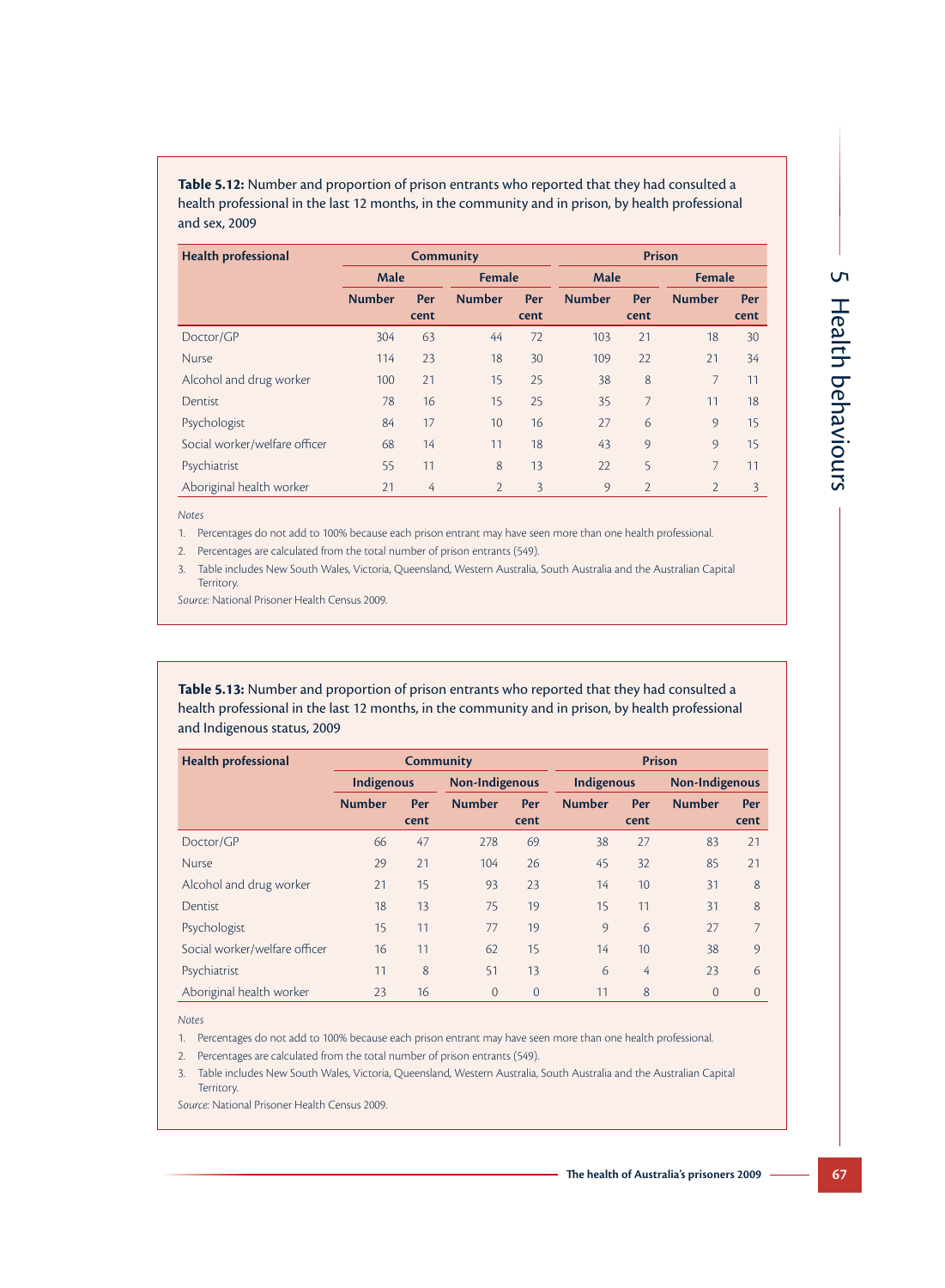For consultations with health professionals in prison in the previous 12 months, the pattern is reversed, with a greater proportion of Indigenous (38%) than non-Indigenous entrants reporting having made such visits (26%). For each type of health professional, the proportion of Indigenous entrants who had made consultations in prison was higher than or similar to the proportion of non-Indigenous entrants. This may reflect incarceration history, as Indigenous entrants were more likely than non-Indigenous entrants to have previously been in prison (see Figure 2.1).

## Non-use of health services when needed and reasons

**Indicator:** Proportion of prison entrants who, in the last 12 months, needed to consult with a health professional in the community but did not.

**Numerator:** Number of prison entrants by type of health professional contact required in the community, yet not sought.

**DENOMINATOR:** Total number of prison entrants during the census week.

**INDICATOR:** Proportion of prison entrants who, in the last 12 months, needed to consult with a health professional while in prison, but did not.

**Numerator:** Number of prison entrants by type of health professional contact required in prison, yet not sought.

**DENOMINATOR:** Total number of prison entrants during the census week.

Over 40% of prison entrants reported that they needed to consult a health professional in the community during the previous 12 months, but did not. Almost one-quarter (24%) needed to see a doctor or GP but did not attend, and 17% needed to see a dentist but did not (Table 5.14).

In contrast, only 5% of prison entrants indicated that during the last 12 months they had needed to consult a health professional in prison but had not done so. The health professional most often not seen in prison was a dentist (3% of entrants). Many of the most common reasons for not attending required consultations (Table 5.16), such as cost and too busy, may not apply in prison, suggesting that for some prisoners, access to health care is improved in prison compared with in the community.

A greater proportion of female than male entrants reported that they needed to see each type of health professional but did not (Table 5.15). Female entrants (21%) were twice as likely as male entrants (11%) to report not seeing an alcohol and drug worker, or a psychologist (16% compared with 8%).

There were no patterns by age for not seeing a health professional in the community when required, and there was no difference between Indigenous and non-Indigenous entrants.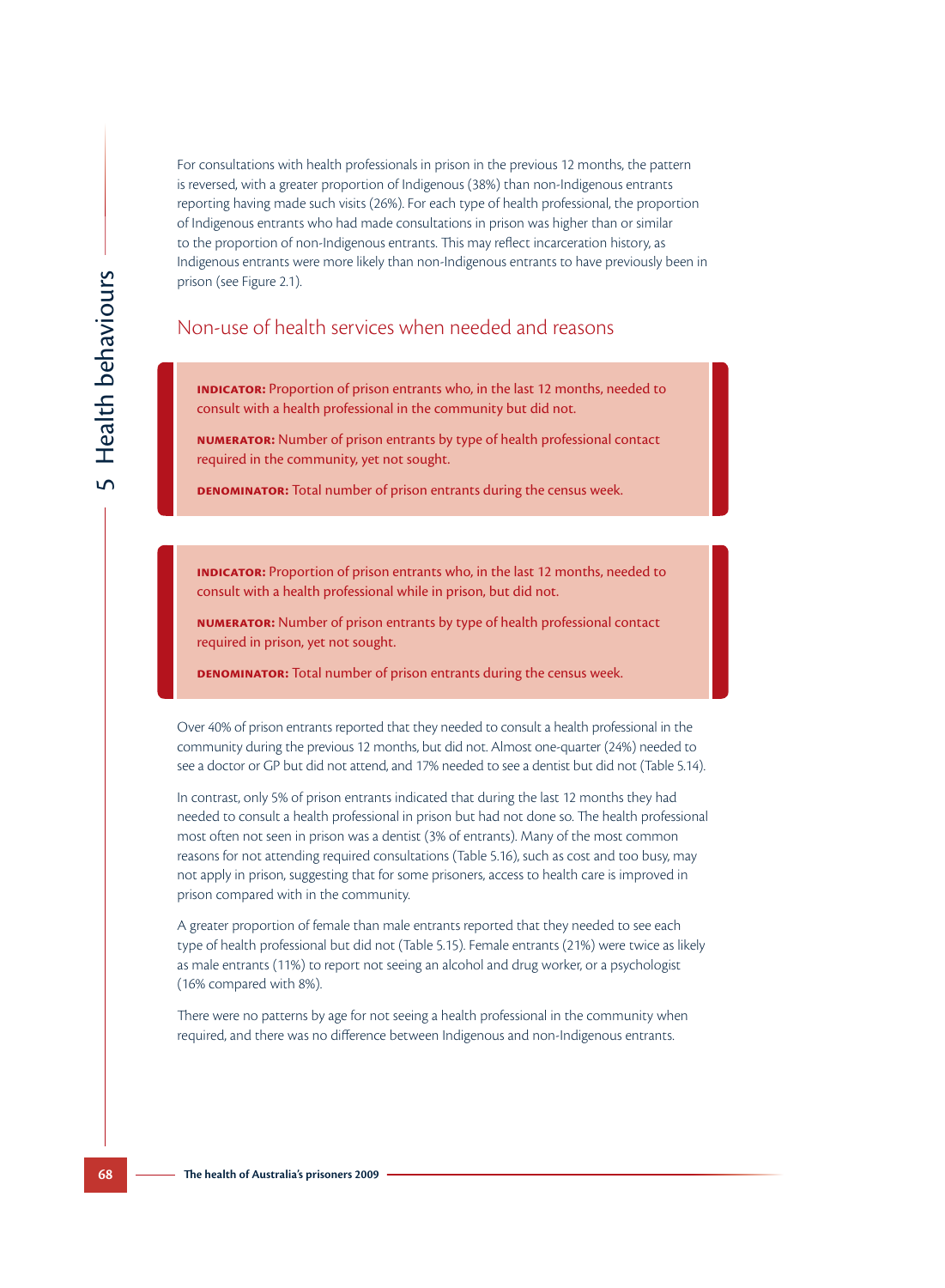| Table 5.14: Prison entrants who reported that in the last 12 months they needed to see a     |
|----------------------------------------------------------------------------------------------|
| health professional in the community and in prison but did not, by health professional, 2009 |

| <b>Health professional</b>    | <b>Community</b> |               |                | <b>Prison</b> |
|-------------------------------|------------------|---------------|----------------|---------------|
|                               | <b>Number</b>    | Per cent      | <b>Number</b>  | Per cent      |
| Doctor/GP                     | 134              | 24            | 10             |               |
| <b>Nurse</b>                  | 16               | 3             | 4              |               |
| Alcohol and drug worker       | 65               | 12            | $\overline{3}$ |               |
| <b>Dentist</b>                | 92               | 17            | 19             | 3             |
| Psychologist                  | 47               | 9             | $\overline{3}$ |               |
| Social worker/welfare officer | 37               | 7             | $\mathcal{P}$  | $\Omega$      |
| Psychiatrist                  | 39               | 7             | 3              |               |
| Aboriginal health worker      | 13               | $\mathcal{D}$ |                |               |

*Notes*

1. Percentages do not add to 100% because each prison entrant may have needed to see more than one health professional.

2. Percentages are calculated from the total number of prison entrants (549).

3. Table includes New South Wales, Victoria, Queensland, Western Australia, South Australia and the Australian Capital Territory.

*Source:* National Prisoner Health Census 2009.

**Table 5.15:** Prison entrants who reported that in the last 12 months they needed to see a health professional in the community but did not, by health professional and sex, 2009

| <b>Health professional</b>    | <b>Male</b>   |                | <b>Female</b> |          |  |  |
|-------------------------------|---------------|----------------|---------------|----------|--|--|
|                               | <b>Number</b> | Per cent       | <b>Number</b> | Per cent |  |  |
| Doctor/GP                     | 110           | 23             | 24            | 39       |  |  |
| <b>Nurse</b>                  | 11            | $\overline{2}$ | 5             | 8        |  |  |
| Alcohol and drug worker       | 52            | 11             | 13            | 21       |  |  |
| Dentist                       | 75            | 15             | 17            | 28       |  |  |
| Psychologist                  | 37            | 8              | 10            | 16       |  |  |
| Social worker/welfare officer | 29            | 6              | 8             | 13       |  |  |
| Psychiatrist                  | 32            | 7              | 7             | 11       |  |  |
| Aboriginal health worker      | 11            | $\mathfrak{D}$ | $\mathcal{P}$ | 3        |  |  |

*Notes*

1. Percentages do not add to 100% because each prison entrant may have needed to see more than one health professional.

- 2. Percentages are calculated from the total number of prison entrants (549).
- 3. Table includes New South Wales, Victoria, Queensland, Western Australia, South Australia and the Australian Capital Territory.

*Source:* National Prisoner Health Census 2009.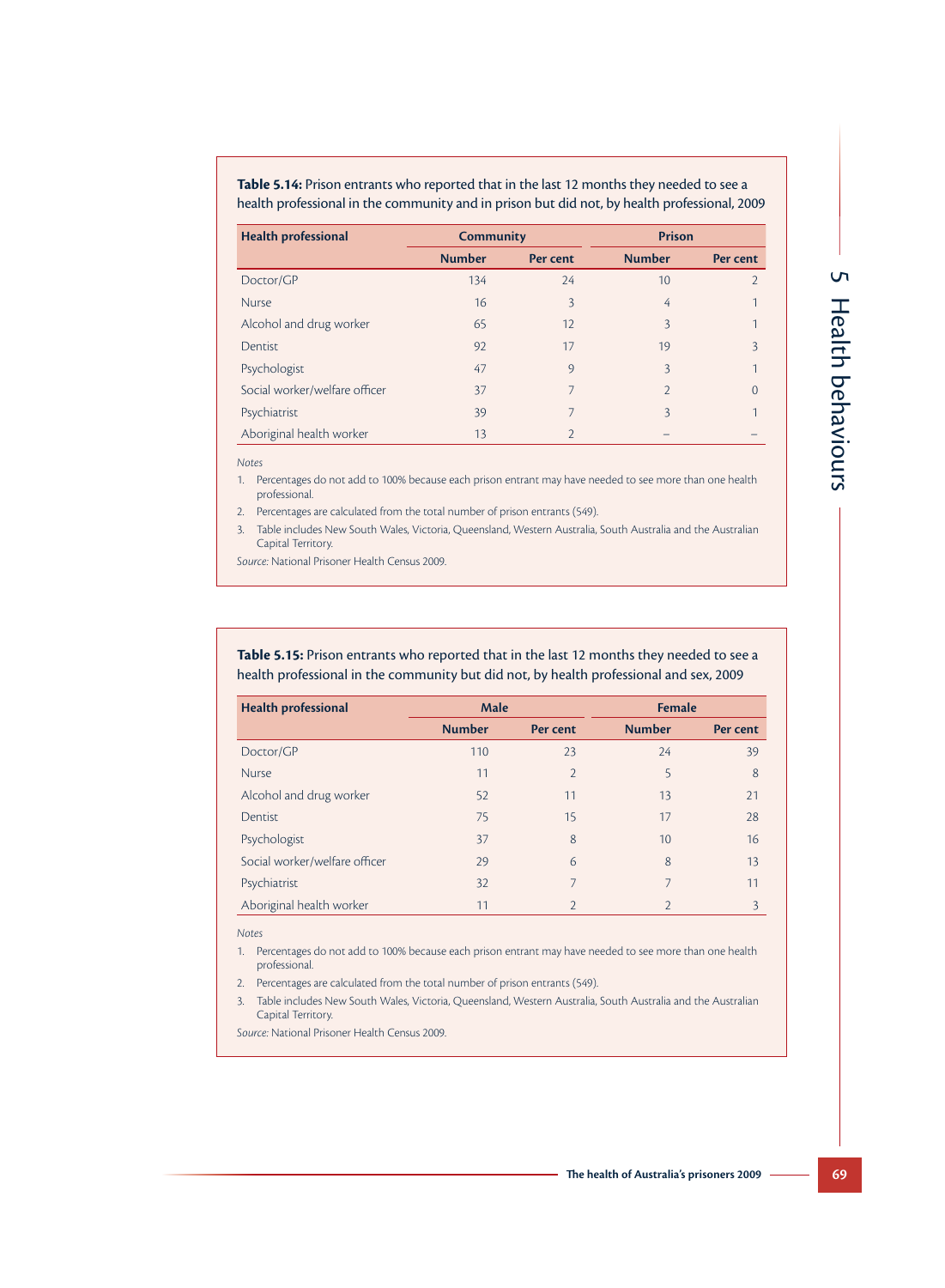**INDICATOR:** Proportion of prison entrants by reason for not seeking health contact in the last 12 months when required.

**Numerator:** Number of prison entrants by reason for not seeking health contact when required.

**Denominator:** Total number of prison entrants during the Census week.

Overall, almost half (45%) of prison entrants reported that there was a time during the previous 12 months when they had needed to consult with a health professional, either in the community (42%) or in prison (5%), but did not. Prison entrants were asked why they had not attended and given a list of possible reasons to choose from; they could also nominate another reason. Over 40% of those who did not attend a consultation did not provide a reason why. Of those who did answer the question, the most common reasons given for not attending a required medical contact were: too busy (10% of all entrants), cost (9%) and decided not to seek care (8%) (Table 5.16).

**Table 5.16:** Number and proportion of prison entrants who reported that in the last 12 months they had not consulted a health professional in the community or prison when

| <b>Reason</b>                                                       | <b>Number</b> | Per cent       |
|---------------------------------------------------------------------|---------------|----------------|
| Too busy                                                            | 70            | 10             |
| Cost                                                                | 66            | 9              |
| Other reason                                                        | 61            | $\circ$        |
| Decided not to seek care                                            | 57            | 8              |
| Waiting time too long or not available at time required             | 41            | 6              |
| Transport/distance                                                  | 30            | 4              |
| Dislikes (service/professional, afraid, embarrassed)                | 31            | 4              |
| Felt it would not help                                              | 24            | 3              |
| Discrimination/service not culturally appropriate/language problems | 15            | $\overline{2}$ |
| Not available in area or prison                                     | 11            | $\overline{2}$ |
| Unknown (no reason provided)                                        | 302           | 43             |
| Total reasons for not attending                                     | 708           | 100            |

*Notes*

- 1. Of the prison entrants who reported that in the last 12 months they had not consulted a health professional when they needed to, 302 did not give a reason for not attending.
- 2. Percentages add to 100% of reasons for not attending.
- 3. Table includes New South Wales, Victoria, Queensland, Western Australia, South Australia and the Australian Capital Territory.

*Source:* National Prisoner Health Census 2009.

they needed to, by reason, 2009